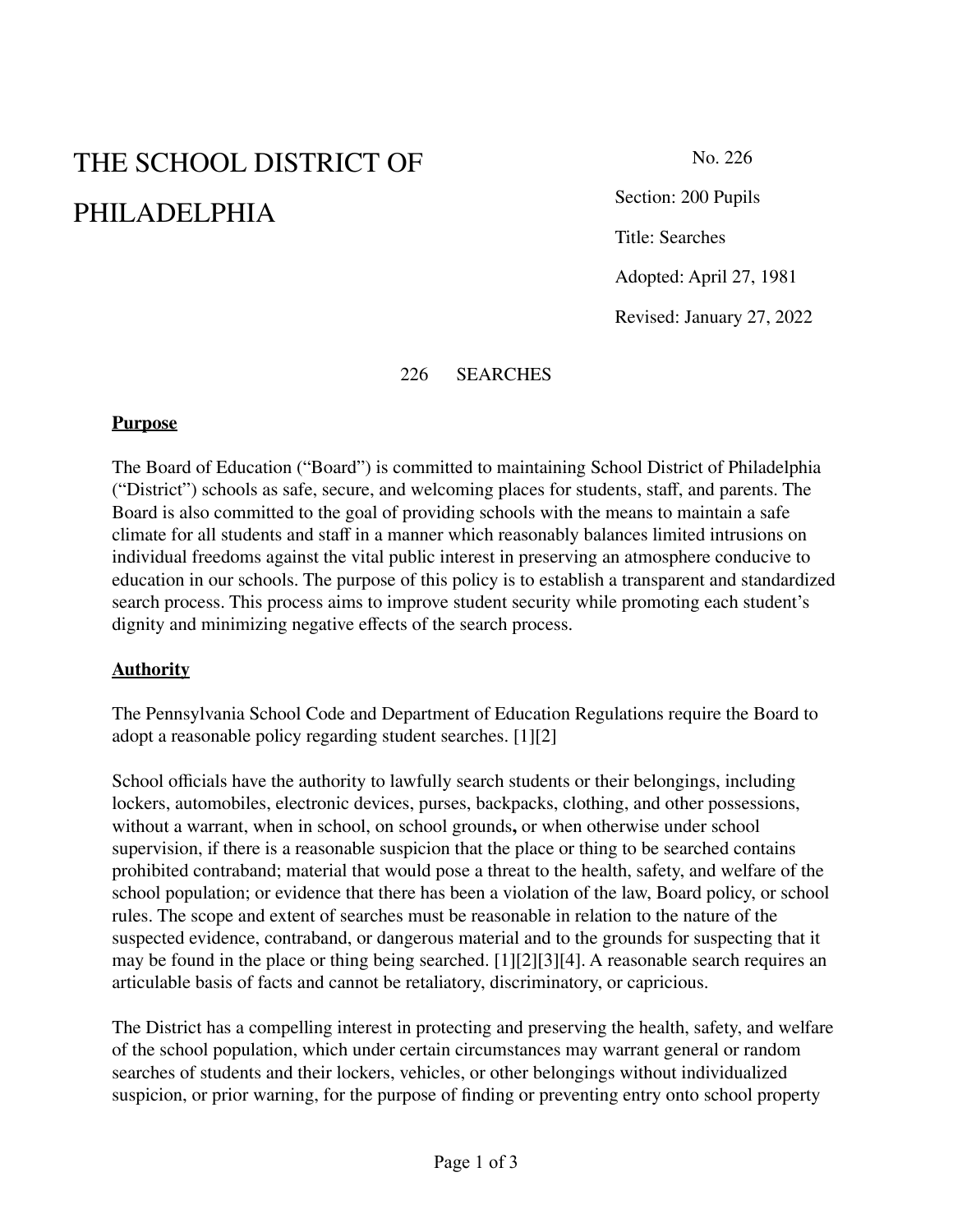of controlled substances, as defined by [Policy](https://www.philasd.org/schoolboard/policies/) 227 - Controlled Substances/Paraphernalia; weapons, as defined by [Policy](https://www.philasd.org/schoolboard/policies/) 218.1 - Weapons; or other dangerous materials. [5][6][7] This includes the right to conduct general point of entry searches.

# **Delegation of Responsibility**

The Board directs the Superintendent or their designee, through the Office of School Safety, to develop administrative procedures establishing a standardized search process that is rooted in an approach that considers the unique factors related to adolescent development and includes a deep understanding and cultural awareness of the identity, values, and needs of our students.

The Board delegates authority to the Superintendent or designee to conduct searches of students or their belongings, including, but not limited to, lockers, automobiles, electronic devices, purses, backpacks, clothing, and other possessions in accordance with applicable law and Board policies. Any search procedure which would result in a school employee reaching under a person's clothing to come into contact with the person's bare skin or undergarments or expose a person's bare skin or undergarments in the area above the knees and below the neck is forbidden.

All employees or contractors involved in carrying out searches or determining when searches will be conducted shall receive appropriate periodic training about such procedures and currently applicable legal standards.

When school officials have reasonable suspicion to believe that a student's electronic device contains material of a sexual nature, school officials shall not search those electronic devices for the material, but instead shall confiscate the electronic device, notify the authorities to investigate the incident, and maintain the electronic device securely under lock and key until returned to the student or submitted to the authorities.

## **Mandatory Regulatory Procedures**

Students, parents/guardians, and staff shall be notified at least annually, or more often if deemed appropriate by administration, about the standards and procedures in effect pursuant to this policy and administrative procedures. [2]

## **Legal References**:

- 1. 24 P.S. § [5-510](https://www.legis.state.pa.us/cfdocs/legis/LI/uconsCheck.cfm?txtType=HTM&yr=1949&sessInd=0&smthLwInd=0&act=14&chpt=5&sctn=10&subsctn=0)
- 2. [22 PA Code 12.14](https://www.pacodeandbulletin.gov/Display/pacode?file=/secure/pacode/data/022/chapter12/s12.14.html&d=reduce)
- 3. [PA Const. Art. I Sec. 8](https://www.legis.state.pa.us/cfdocs/legis/LI/consCheck.cfm?txtType=HTM&ttl=00&div=0&chpt=1&sctn=8&subsctn=0)
- 4. [U.S. Const. Amend. IV](https://www.law.cornell.edu/constitution/fourth_amendment)
- 5. [Policy 218.1 Weapons](https://www.philasd.org/schoolboard/wp-content/uploads/sites/884/2018/01/Policy-218.1.pdf)
- 6. [Policy 227 Controlled Substances/Paraphernalia](https://www.philasd.org/schoolboard/wp-content/uploads/sites/884/2017/06/227.pdf)
- 7. [Policy 805.1 Relations With Law Enforcement Agencies](https://www.philasd.org/schoolboard/wp-content/uploads/sites/884/2017/07/805.1-Relations-with-Law-Enforcement-Agencies.pdf)